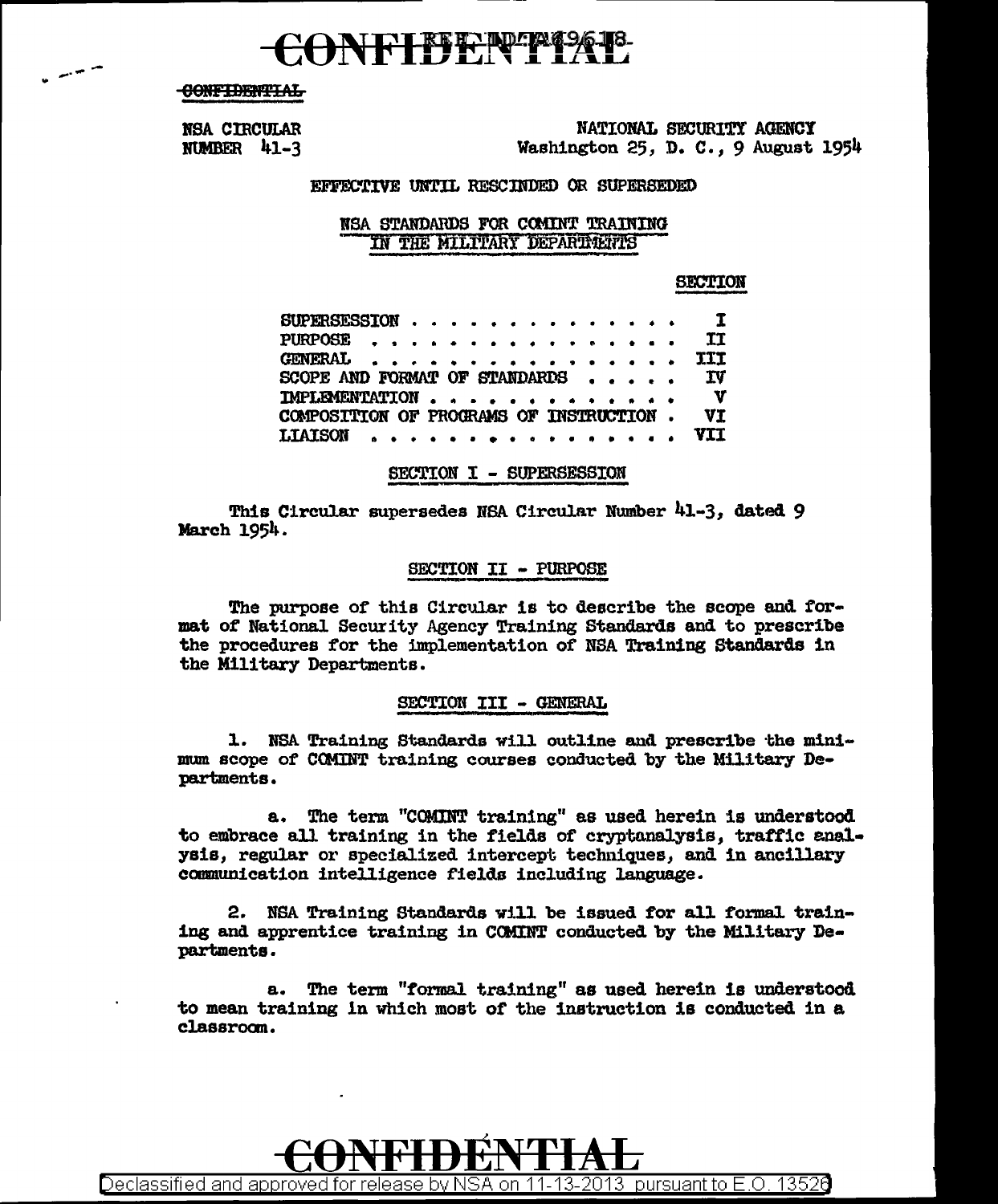# CONFILENTIAL

### <del>Confidential</del>

### NSA CIRCULAR NO. 41-3

9 August 1954

b. The term "apprentice training" as used herein is understood to mean training which is normally performed under the direction of the Service commander concerned in the station to which the trainee is assigned, which has as its essential purpose the familiarization of the trainee with his job, and which has a definite plan, schedule, and duration.

### SECTION IV - SCOPE AND FORMAT OF STANDARDS

1. NSA Training Standards will be written in terms of minimum requirements. Where these requirements are stated in number of hours to be devoted to a major phase of study, this number of hours represents the amount considered by the concensus of persons fully experienced in the particular problem as the minimum time likely to be needed by the average student to acquire the desired proficiency. These phase lengths, therefore, are for guidance. However, any significant reduction in the number of hours to be devoted to any phase by any individual Service must be requested of the Director, NSA, and must be accompanied by a detailed justification.

2. NSA Training Standards will normally consist of most of the following items:

- a. Effective date of the Standard.
- b. Course title or subject.
- c. Pertinent Service job codes or occupational specialties.
- d. Objective.
- e. Prerequisites.
- f. Subject matter or phases to be covered.
- g. Methods of instruction.
- h. Suggested minimum length.
- 1. Objective standard (if possible to prescribe).
- j. Means of verifying achievement.
- k. References.
- 1. Classification of course content and materials.
- m. Special instructions (if any).

# **CONFIDENTIAL**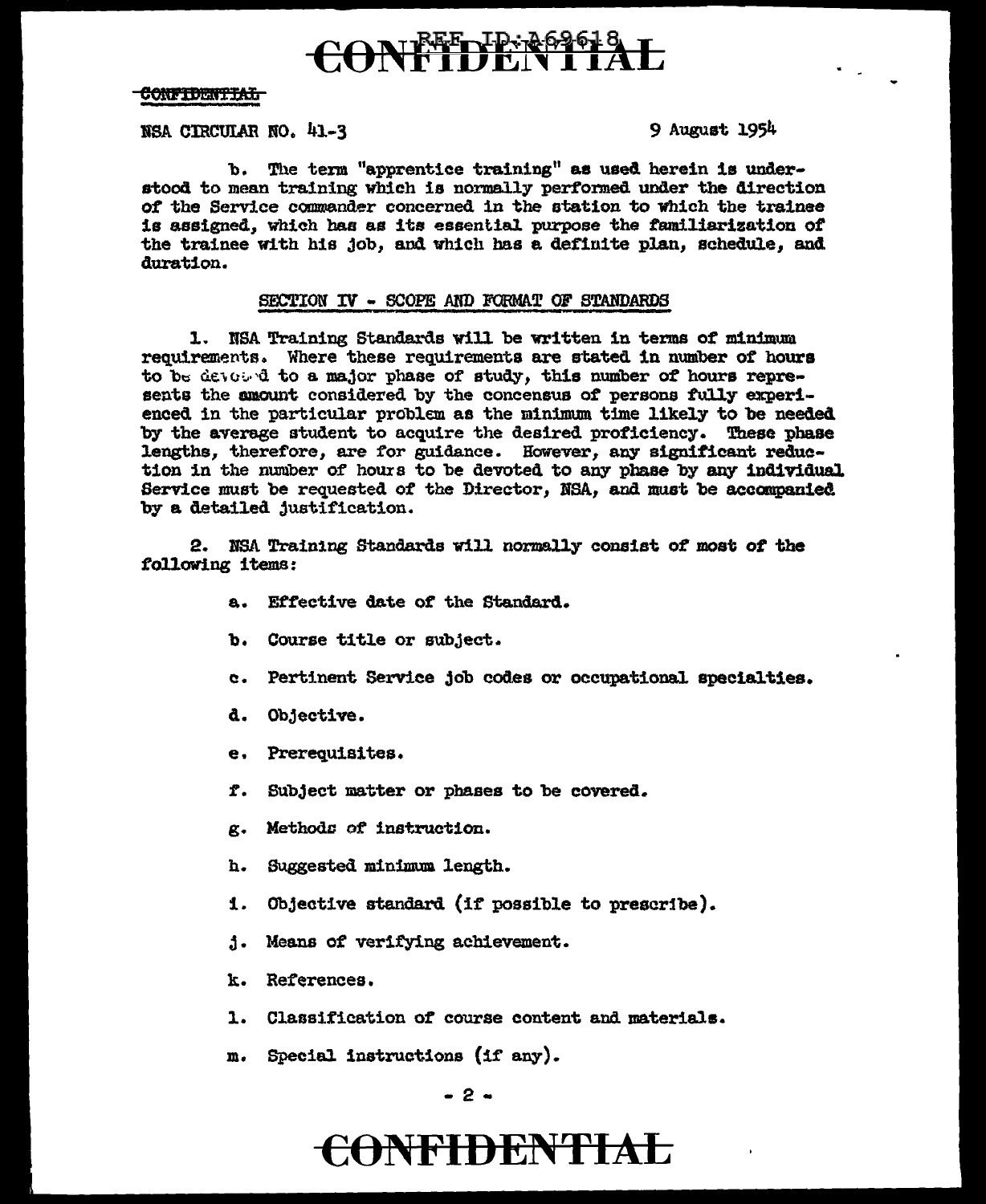## CONFIFENTIAL's

#### **CONFIDENTIAL**

NSA CIRCULAR NO. 41-3

9 August 1954

#### SECTION V - IMPLEMENTATION

1. NSA Training Standards will be issued in provisional form for each course of training. Provisional Standards submitted to the Service Cryptologic Agencies may be accompanied by a memorandum discussing the factors which were considered in their preparation.

2. Within 45 days after the issuance of each Provisional Standard, Service Cryptologic Agencies affected will send to the Director:

a. Comments and recommendations for revision, if any.

b. An estimate of when the requirements of the Standard can be met. Major obstacles to implementation will be reported to the Director, who will provide assistance as appropriate.

3. The NSA Training Standard will then be promulgated in final form, and the Service Cryptologic Agencies concerned will, upon receipt of an NSA Training Standard, submit as soon as practicable to the Director a course outline based on the Standard. Programs of Instruction, prepared in the form outlined in the following section, will be submitted subsequently as promptly as possible.

4. All reports submitted in compliance with this Circular should cite RCS NSA 301.

#### SECTION VI - COMPOSITION OF PROCRAMS OF INSTRUCTION

1. Programs of Instruction to be forwarded to the Director as required in Section V will include at least the following items, prepared along the general lines indicated:

a. Cover Sheet. The cover sheet will show the name of the course to which the Program applies and will, if possible, indicate the pertinent occupational specialty and Service job code. It will also show the date on which the program was approved by the approwriate Service authority.

b. Preface. The preface will contain a concise statement of the objective of the course, a list of the prerequisites to the course, and a statement of the length of the course expressed both in number of calendar weeks and in mumber of hours.

c. Summary. The summary will consist of a tabulation of the titles of each major unit of academic instruction in the course. each such unit being accompanied by a statement of the hours spent thereon.

 $-3-$ 

## **CONFIDENTIAL**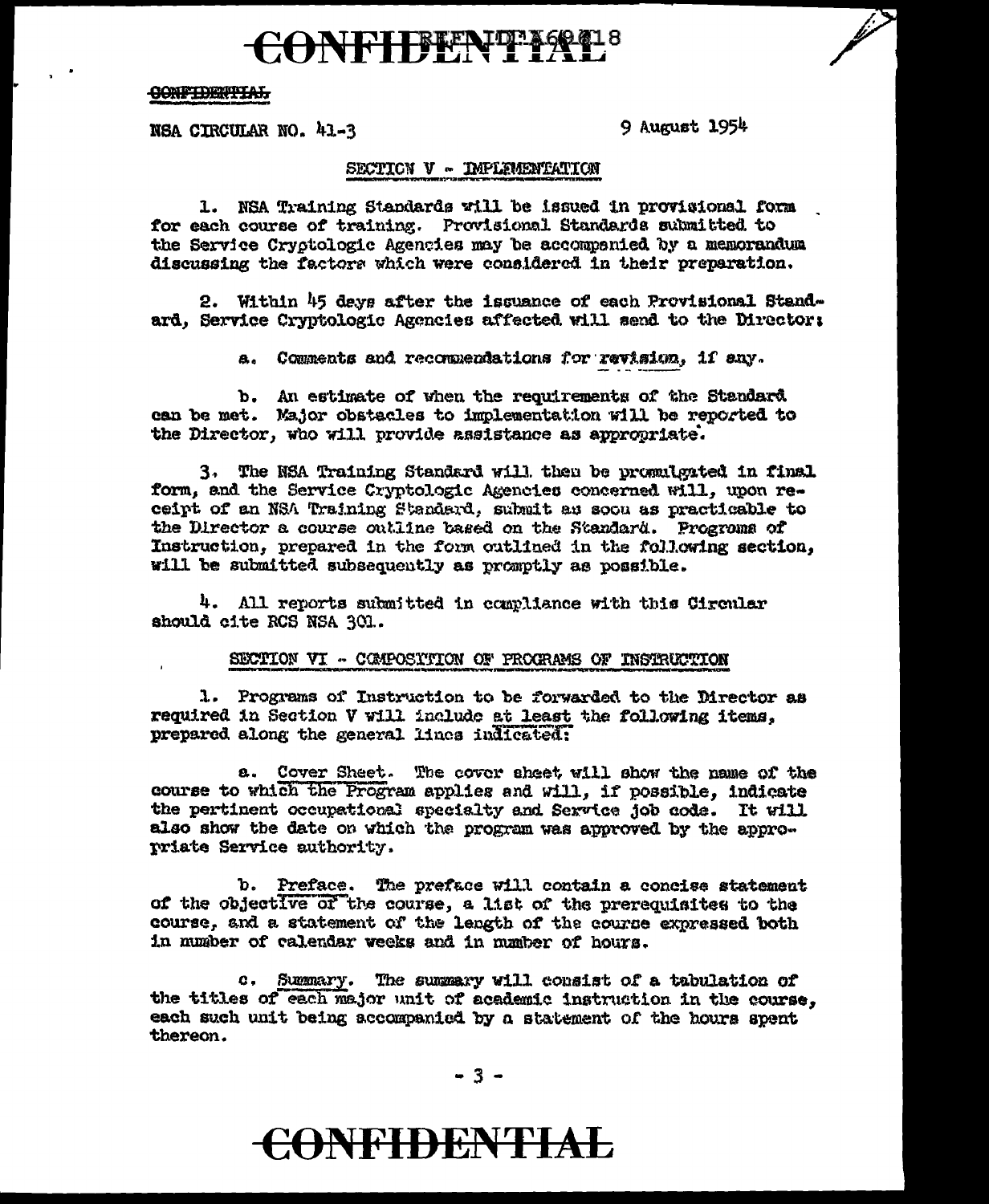## CONFIDERN-ADAIB

#### CONFIDENTIAL

#### BSA CIRCULAR NO. 41-3 9 August 1954

d. Detailed Breakdown. Each major unit will be further subdivided into the specific subjects of which it is composed. To make this portion of the Program of Instruction as useful. and informative as possible, an attempt should be made to subdivide each unit of instruction into the smallest subunits which are still meaningful. With but few exceptions, no unit comprising more than 40 hours should be left undivided in this portion of the Program. For each specific subject the following data, constituting a sub-Ject schedule, will be presented in tabular form:

- (1) Subject of each lesson.
- (2) Time allotted and type of instruction. The fo1 lowing symbols will be used: L for lecture, C for conference, D for demonstration, TF for training film, PE for all types of practical exercises, and E for all types of examinations.
- (3) A concise but informative statement of the scape of instruction and the nature of any demonstration. practical exercise, or examination prescribed.
- $(4)$  References. A list of the texts and training aids actually provided as student study references; and a list of the specific practical exercises and examinations provided for use by students.

2. Because tne detailed breakdown of the units is the most use ful portion of the Program of Instruction, an example of such a breakdown is attached as Appendix.

#### SECTION VII - LIAISON

Representatives of the Director will make frequent visits to the Service Cryptologic Agencies concerned with COMIN'l' training to observe the functioning of training programs and to offer assistance in setting up training or in resoldrig problems pertaining to CCMINT training.

BY COMMAND OF LIEUTENANT GENERAL CANINE:

L. H. FROST Rear Admiral, u. s. Navy Chief of Staff

OFFICIAL:

GEO. B. CAMPBELL Colonel, AGC Adjutant General

 $Inc1:$  DISTRIBUTION V plus  $-4$  -Appendix TNG (10) **FIDENTIAL**